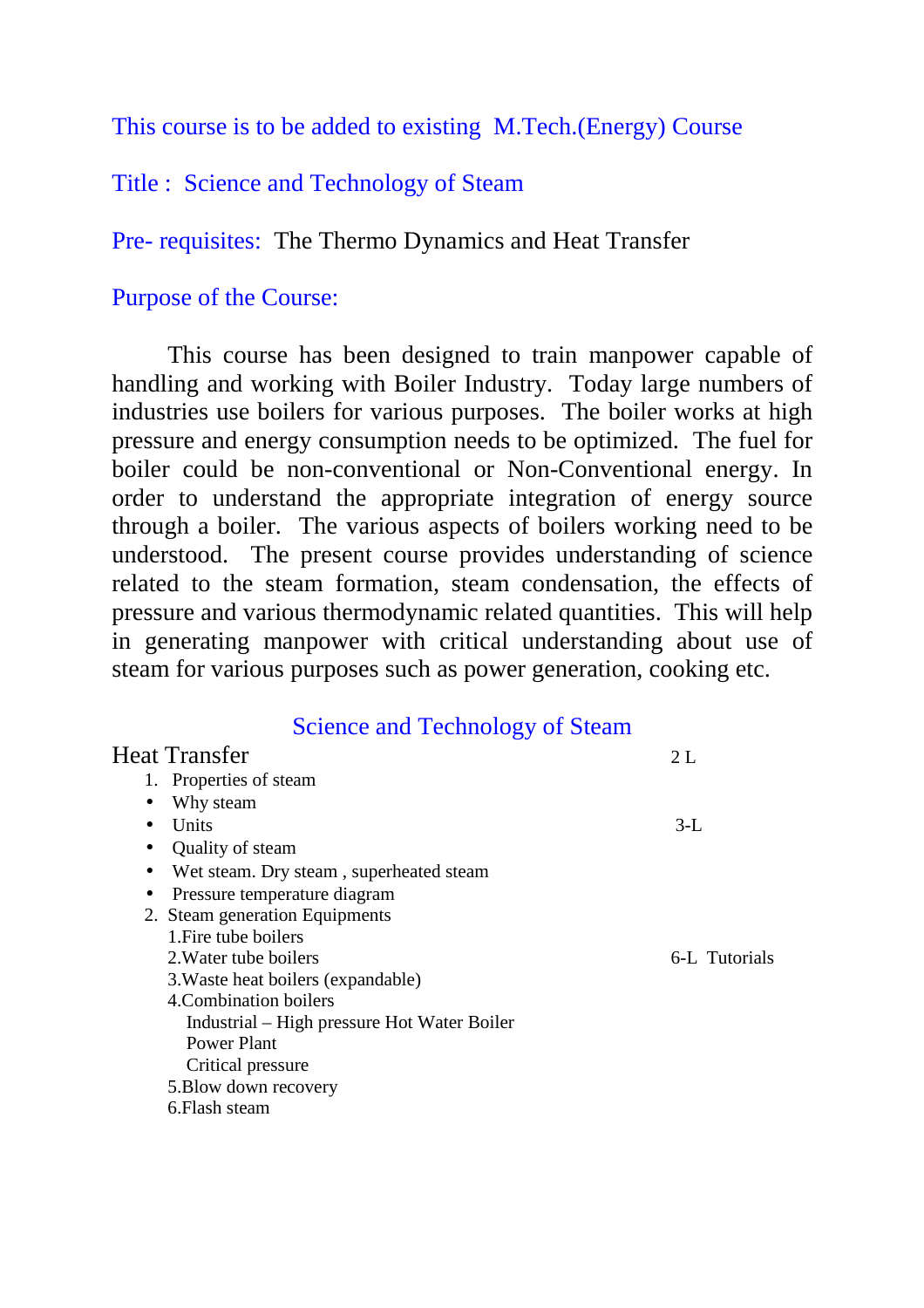|    | 3. Analysis of steam cycles<br>a. Rankin cycle             |              |
|----|------------------------------------------------------------|--------------|
|    | b. Combined cycle                                          | $10-L$       |
|    | c. Entropy of steam                                        |              |
|    | d. Steam power plant cycle and analysis Kalina Cycle       |              |
|    | 4. Fuels - Industrial fuels                                |              |
|    | Fossil                                                     |              |
|    | Coal                                                       | 5-L Ist Sem. |
|    | - Ultimate analysis Proximate                              |              |
|    | - Bio Fuel                                                 |              |
|    | - Gasification<br><b>Bricketing Gassification</b>          |              |
|    | 5. Steam storage - Accumulators analysis and ability       |              |
|    | to convert steam (ash 1.)                                  | $3-L$        |
| 6. | <b>Indian Boiler Regulations</b>                           |              |
|    | Boiler mountings<br>1.                                     |              |
|    | 2.<br>Safety valve -types, sizes                           | $7-L$        |
|    | 3.<br>Piping IBR regulations                               |              |
|    | Polution & Pollution<br>$\overline{4}$ .                   |              |
|    | Water based -                                              |              |
|    | Air based                                                  |              |
|    | 5.<br><b>Welding Metallurgy</b>                            |              |
|    | -Insulation                                                |              |
|    | 7. Piping                                                  |              |
|    | Steam piping materials<br>1.                               |              |
|    | 2.<br>Piping sizing                                        |              |
|    | 3.<br>Condensate piping                                    |              |
|    | 4.<br>Piping supports                                      | $6-L$        |
|    | 5.<br>Piping expansion loops                               |              |
|    | Stream distribution –header sizing, branch sizing<br>6.    |              |
|    | 7.<br>Pressure drop in Piping                              |              |
| 8. | <b>Steam Accsessories</b>                                  |              |
|    | Steam desalination - Shirdi System Study                   |              |
|    | Liquid sludge evaporation                                  |              |
|    | Steam Traps –selection, types etc<br>1.                    |              |
|    | 2.<br>Surplus valve                                        | 3L           |
|    | 3.<br>Drain valves                                         |              |
|    | $\overline{4}$ .<br>Pressure reduction stations            |              |
|    | • Steam equipments                                         |              |
|    | steam turbines<br>1.                                       |              |
|    | 2.<br>Steam engines coil heating practicals static dynamic |              |
|    | 3.<br>Deaerator                                            |              |
|    | 4.<br>Steam drum internals                                 | $10-L$       |
|    | 5.<br>Steam desupeaters                                    |              |
|    | Steam drums<br>6.                                          |              |